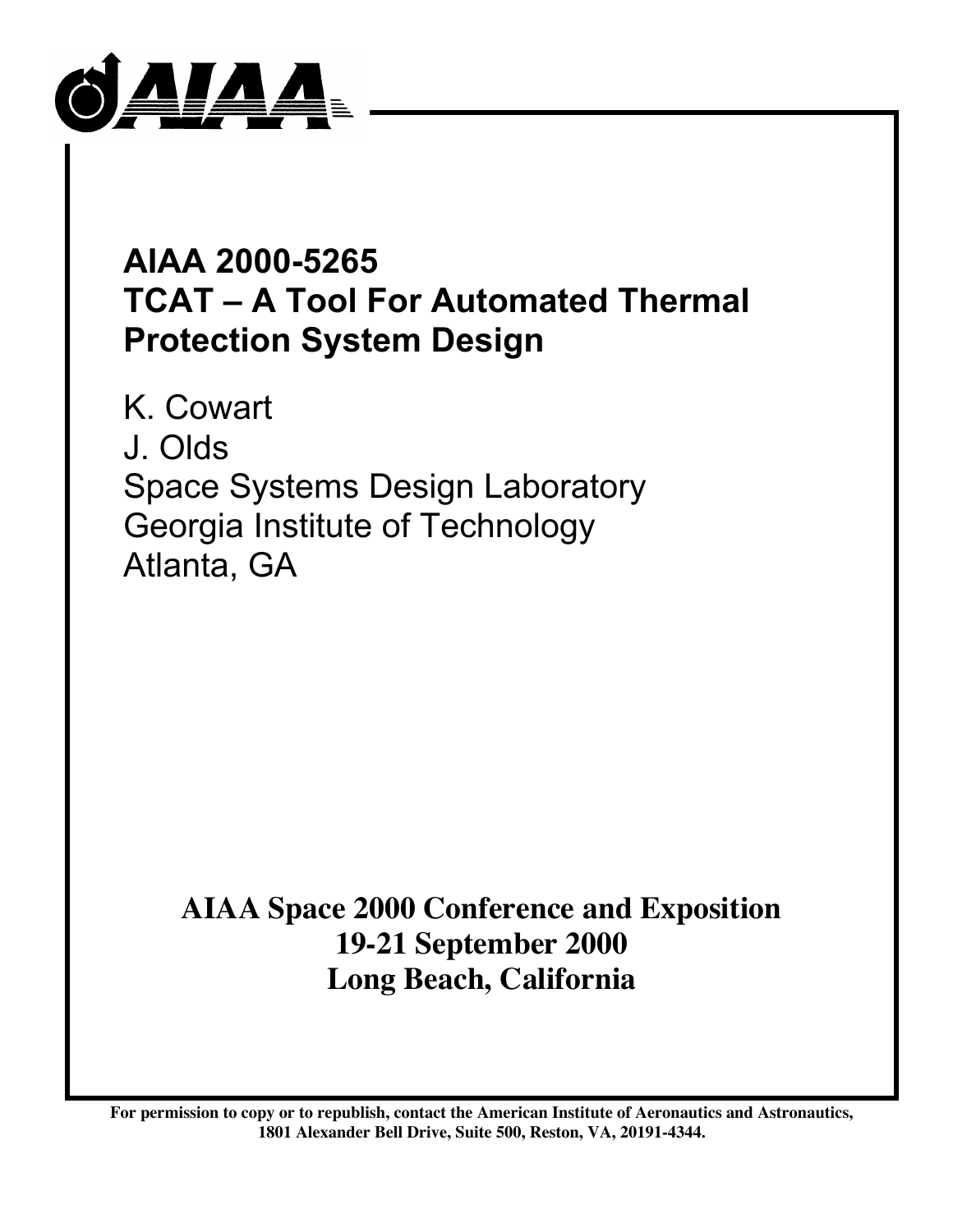## **TCAT – A Tool For Automated Thermal Protection System Design**

Karl K. Cowart† , John R. Olds\* Space Systems Design Laboratory School of Aerospace Engineering Georgia Institute of Technology, Atlanta, GA 30332-0150

## **ABSTRACT**

This paper outlines the development of a new computational heat transfer tool for generating 1-D temperature profiles within thermal protection system materials covering advanced reusable space launch vehicles. The Thermal Calculation Analysis Tool (TCAT) also contains an optimization capability to determine the minimum thickness of thermal protection materials required to prevent the vehicle substructure from exceeding its operating temperature limit. TCAT is designed to be used in the conceptual design environment with compatible aeroheating analysis tools and an external materials database. The code is very fast (executes in minutes) and easy to use. Both single TPS material constructs and multi-layer TPS can be analyzed. TCAT is written in FORTRAN 77. A World Wide Web interface has also been implemented to allow easy remote access to the code.

The heat transfer assumptions and numerical techniques used to develop TCAT are discussed. The results of two test and validation cases are reported. The first test case involved TPS designs for a 10° half-angle cone, and the second analyzed TPS designs on a multiple angle wedge with angles of 5° and 10°. The designs involved sizing thermal protection systems from each of the material groups available from the WWW interface. The tile materials that were chosen for the design test cases produced unit weight values that ranged from 1.4~1.6  $\text{lbm/ft}^2$ , and the blanket material TPS designs resulted in average unit weights between  $0.4 \sim 0.6$  lbm/ft<sup>2</sup>.

Copyright © 2000 by Karl K. Cowart and John R. Olds. Published by the American Institute of Aeronautics and Astronautics, Inc. with permission.

#### **INTRODUCTION**

Thermal protection system (TPS) sizing requires the selection of materials and a configuration that effectively protects the launch vehicle and its cargo/passengers from the severe heating environment encountered during reentry and ascent. The overall design process involves several levels: conceptual, preliminary, and detailed design. At the conceptual level, a large number of TPS concepts and ideas are explored using engineering-level tools that must provide a reasonably accurate assessment of the materials needed and the individual acreage weights required.. In preliminary design, the design space is narrowed as the concept becomes more defined. Higher fidelity tools enable the designer to increase the level of analysis detail and explore key local heating phenomena. In detailed design, the external vehicle shape and flight trajectory are set, and time is available to setup a high fidelity fluid-structures analysis to very accurately account for the temporal and spatial heating characteristics within the TPS system. The work in this paper is targeted at the level of conceptual design. TCAT is meant to provide a quick-look analysis at several control points on the vehicle's surface and aid the TPS designer in selecting an appropriate acreage material and thickness with reasonable accuracy and speed.

In a previous paper first introducing TCAT,  $C$ owart<sup>1</sup> discussed the differences between 'static, off-line' and 'dynamic, on-line' TPS sizing. The 'static, off-line' sizing process is commonly used in conceptual design organizations. It typically requires the TPS designer to make 'best guess' engineering assumptions in the early part of the design process that do not change as the vehicle subsequently changes size or the trajectory changes. For example, TPS unit weights and distribution of key materials types might be selected based on historical data before the vehicle design is even closed. For expedience, these estimates are often not revisited

*<sup>†</sup> - Graduate Research Assistant, School of Aerospace Engineering, Student member AIAA. \**

 *<sup>-</sup> Assistant Professor, School of Aerospace Engineering, Senior member AIAA.*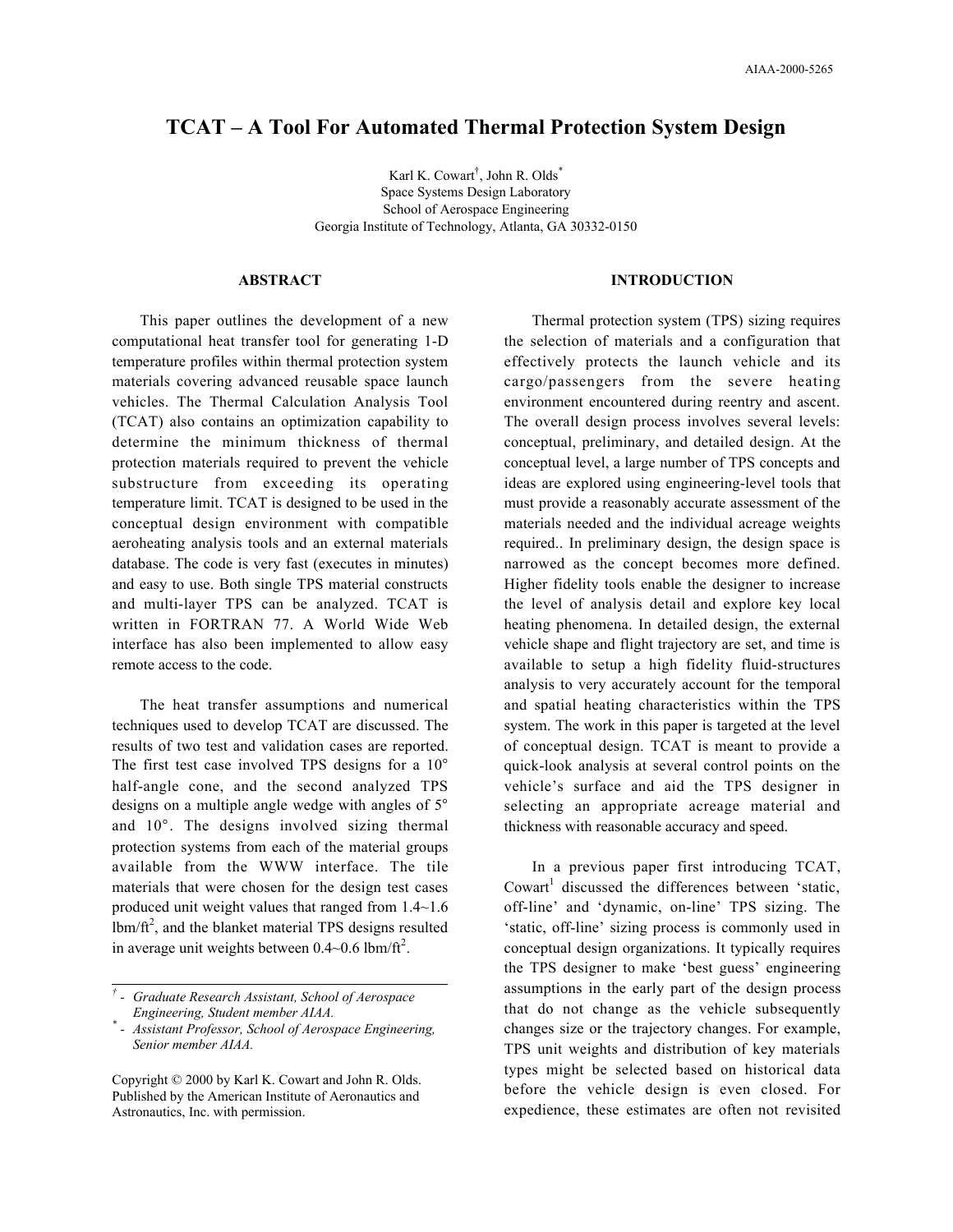during the remaining design closure process. In contrast, 'dynamic, on-line' sizing calls for continuous updating of TPS unit weights, materials distributions, and thicknesses as the design process proceeds. This latter process is obviously more computationally intensive and requires a fast aeroheating analysis and TPS thickness optimization method. In this previous paper, Cowart also reviews the computational tools selected by the authors to develop a practical 'dynamic, on-line' TPS sizing strategy: MINIVER<sup>2</sup>,  $TPS X^3$ ,  $ADS^4$ , and TCAT.

This paper will cover the theory utilized in the development of TCAT, issues of numerical accuracy and execution time of TPS designs using TCAT, development of a World Wide Web interface for the TCAT tool, and dynamic TPS strategy validation results and applications.

#### **TCAT**

#### **Motivation**

TCAT was developed for several reasons. First, it provides a means to calculate the transient in-depth conduction seen by the surface of the TPS material that protects a vehicle during ascent and reentry. Along with the in-depth conduction, radiation from the surface of the material is calculated along with the temperature at the backface of the TPS material. TCAT adds speed and automation to the overall design process. Another feature of TCAT is the capability for TPS thickness optimization.

**Table 1. Percent of Dry Wt attributed to TPS for several space launch vehicles.**

| <i>Vehicle</i>         | % of Dry Wt. | Dry Weight (lbs) |  |
|------------------------|--------------|------------------|--|
| Hyperion <sup>5</sup>  | n            | 123,250          |  |
| Stargazer <sup>6</sup> | 14           | 34,750           |  |
| Shuttle <sup>7</sup>   | 16           | 154,739          |  |

In some vehicles, the TPS accounts for a high percentage of the overall vehicle dry weight (Table 1). Optimizing the weight of the TPS will lower the percentage of the dry weight occupied by the TPS. This will lower the overall cost of the TPS material and the presumably cost of the vehicle.

#### Thermal Analysis Methodology

TCAT uses a fully implicit method in order to solve the parabolic, one-dimensional unsteady heat conduction equation (1) by marching in time.

$$
\frac{\partial T}{\partial t} = \alpha \frac{\partial^2 T}{\partial x^2} \tag{1}
$$

The boundary conditions given in equations (2) and (3) are applied to the top and bottom surfaces of the TPS material, respectively.

$$
q_{conv} - \varepsilon \sigma T_s^4 + k \frac{dT}{dx} = 0 \quad \text{at} \quad x = 0 \tag{2}
$$

$$
\frac{dT}{dx} = 0 \quad \text{at} \quad x = L \tag{3}
$$

The top surface is defined as  $x = 0$ , and  $x = L$  is at the backface. Equation (2) is the energy balance relationship for the top surface of the TPS material; it includes convection from the flow field (calculated externally by MINIVER), radiation from the heated surface, and conduction absorbed by the TPS material. All these quantities are summed to equal zero in order to preserve the conservation of energy. Equation (3) states that there is an adiabatic wall at the backface of the material. This assumption is conservative because the temperature rise and decay of an adiabatic wall does not fully model the heat capacitance of the actual complex structure that physically exists behind the TPS material. This level of coupling between the underlying structure and the TPS layer would require methods of analysis that are not within the target conceptual design capability.

Three different types of finite difference discretization were used for obtaining the system of equations needed to solve for the in-depth temperature profile in the material as function of time. A one-sided, forward implicit difference scheme was used at the top surface in order to incorporate the boundary condition given in equation (2). This discretization resulted in equation (4) and is accurate on the order of  $O(\Delta t, \Delta x)$ . Note that the external input  $q_{conv}$  is a function of time also.

$$
T_1^n = \frac{2\alpha_1 \Delta t}{\Delta x} \left( \frac{\varepsilon_1 \sigma (T_1^{n+1})^4 - q_{conv}}{k_1} \right) - \frac{2\alpha_1 \Delta t}{\Delta x^2} (T_2^{n+1} - T_1^{n+1}) + T_1^{n+1} \tag{4}
$$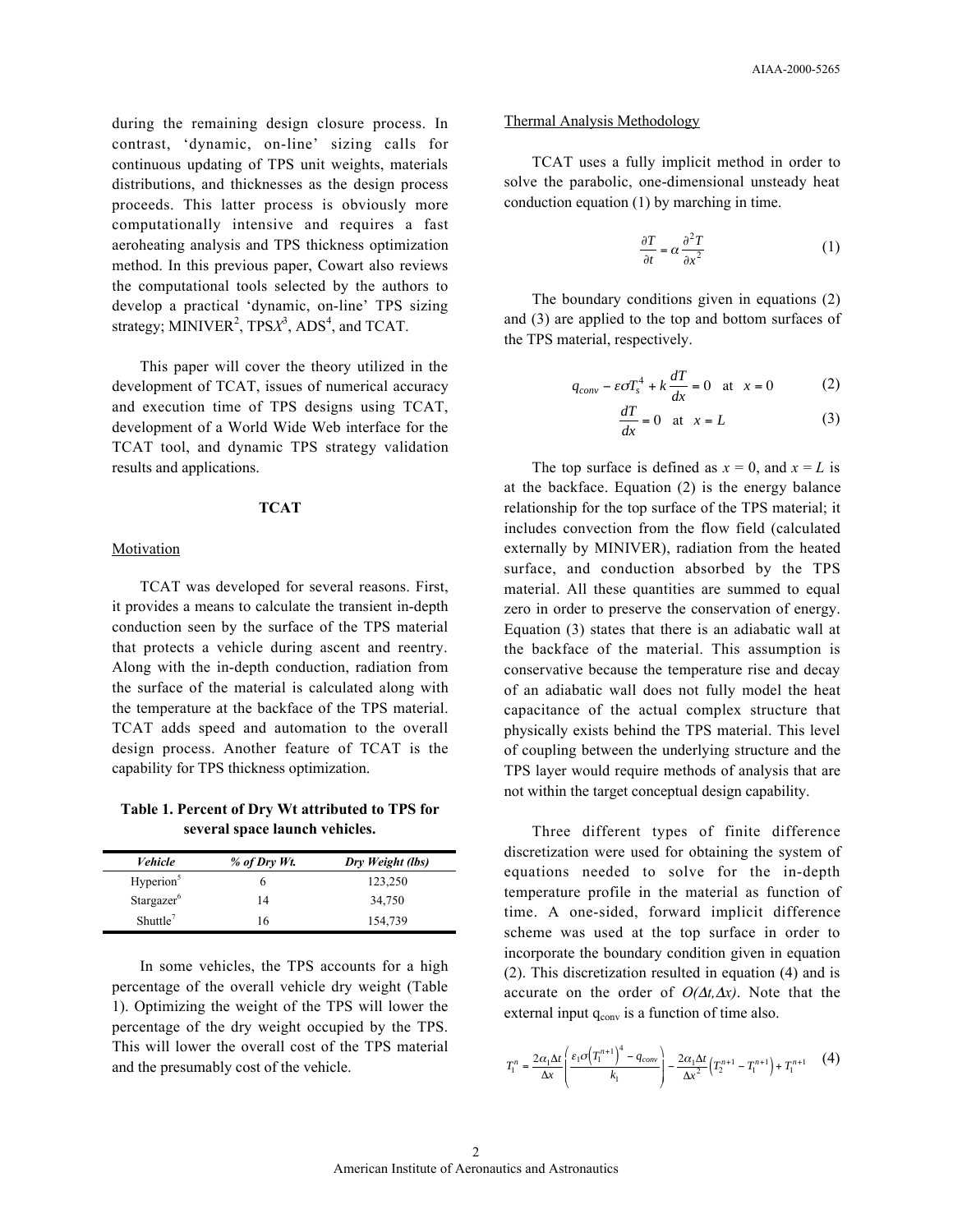The heat equation was discretized at the interior nodes with a simple implicit central finite difference scheme resulting in equation (5) that is accurate on the order of  $O(\Delta t, \Delta x^2)$ .

$$
T_i^n = -\frac{\alpha_i \Delta t}{\Delta x^2} \Big( T_{i-1}^{n+1} - 2T_i^{n+1} + T_{i+1}^{n+1} \Big) + T_i^{n+1} \tag{5}
$$

On the back surface of the material, a one-sided implicit backward finite difference scheme was used to discretize the heat equation and couple the boundary condition from equation (3). This resulted in equation (6), which is accurate on the order of  $O(\Delta t, \Delta x)$ .

$$
T_N^n = -\frac{2\alpha_N \Delta t}{\Delta x^2} \Big( T_{N-1}^{n+1} - T_N^{n+1} \Big) + T_N^{n+1} \tag{6}
$$

For a model of a tile in free space, a radiative heat flux at the backface of the material can be used as an alternative boundary condition instead of the adiabatic wall assumption in equation (3). This is given by equation (7), which states that the radiative heat flux at the backface is equal to the conductive heat flux through the material. As in equation (2), the conductive heat flux term is given by Fourier's Law and the radiative flux is a function of the backface surface emissivity, Boltzmann's constant, and the backface surface temperature. The result of the discretized heat equation at the backface incorporating this alternative boundary condition is given by equation (8) and accurate on the order of  $O(\Delta t, \Delta x)$ .

$$
-k_N \frac{dT}{dx} = \varepsilon_N \sigma T_N^4 \tag{7}
$$

$$
T_N^n = -\frac{2\alpha_N \Delta t}{\Delta x^2} \left( T_{N-1}^{n+1} - T_N^{n+1} - \frac{\varepsilon_N \sigma}{k \Delta x} \left( T_N^{n+1} \right)^4 \right) + T_N^{n+1} \quad (8)
$$

#### Numerical Solution Procedure

A system of nonlinear equations (9) resulted once the heat equation was discretized at all nodes in the material. This system of equations reflects the use of the top surface and backface boundary conditions given by equations (2) and (3) respectively. The form of the equations has been modified in order to make them easier and more efficient to solve with a computational algorithm. The vector of temperatures at the next time step is to be determined from the values as the current time step.

$$
f_{1} = \left(1 + \frac{2\alpha_{1}\Delta t}{\Delta x^{2}} + \frac{2\alpha_{1}\Delta t}{k_{1}\Delta x} \exp\left(T_{1}^{n+1}\right)^{3}\right) T_{1}^{n+1} - \frac{2\alpha_{1}\Delta t}{\Delta x^{2}} T_{2}^{n+1} - \left(T_{1}^{n} - \frac{2\alpha_{1}\Delta t}{\Delta xk_{1}} q_{conv}\right)
$$
  
\n
$$
f_{2} = -\frac{\alpha_{2}\Delta t}{\Delta x^{2}} T_{1}^{n+1} + \left(1 + \frac{2\alpha_{2}\Delta t}{\Delta x^{2}}\right) T_{2}^{n+1} - \frac{\alpha_{2}\Delta t}{\Delta x^{2}} T_{3}^{n+1} - T_{2}^{n}
$$
  
\n
$$
f_{3} = -\frac{\alpha_{3}\Delta t}{\Delta x^{2}} T_{2}^{n+1} + \left(1 + \frac{2\alpha_{3}\Delta t}{\Delta x^{2}}\right) T_{3}^{n+1} - \frac{\alpha_{3}\Delta t}{\Delta x^{2}} T_{4}^{n+1} - T_{3}^{n}
$$
  
\n
$$
\vdots \qquad \vdots \qquad \vdots
$$
  
\n
$$
f_{N-1} = -\frac{\alpha_{N-1}\Delta t}{\Delta x^{2}} T_{N-2}^{n+1} + \left(1 + \frac{2\alpha_{N-1}\Delta t}{\Delta x^{2}}\right) T_{N-1}^{n+1} - \frac{\alpha_{N-1}\Delta t}{\Delta x^{2}} T_{N}^{n+1} - T_{N-1}^{n}
$$
  
\n
$$
f_{N} = -\frac{2\alpha_{N}\Delta t}{\Delta x^{2}} T_{N-1}^{n+1} + \left(1 + \frac{2\alpha_{N}\Delta t}{\Delta x^{2}}\right) T_{N}^{n+1} - T_{N}^{n}
$$
  
\n(9)

This system is nonlinear due to the fourth order radiation term in the top surface boundary condition, equation (2). Each equation in this system represents a nodal location in the material. Each is obtained by subtracting the information at the current time level, *n*, from that required at the next time level, *n+*1, and setting it equal to  $f_i$ , where  $i = 1,...,N$ , with *N* being the maximum number of spatial nodes.

This system of equations is iteratively solved using the Newton-Raphson method, which is the application of Newton's root solving method applied to a system of non-linear equations. The first step in the Newton-Raphson method requires the formation of the Jacobian matrix, *J*, which is defined by equation (10).

$$
J_{i,j} = \frac{\partial f_i}{\partial T_j^{n+1}}_{i,j=1,\ldots,N} \tag{10}
$$

Once the Jacobian is formed, the problem takes on the form  $Ax = b$  given by equation (11), where *A* is the Jacobian and is a tridiagonal matrix, *x* is the change in temperature at time level  $n+1$ , and  $b = -f$ at time level *n*.

$$
\begin{pmatrix}\n\frac{\partial f_1}{\partial T_1^{n+1}} & \frac{\partial f_1}{\partial T_2^{n+1}} & 0 & 0 & 0 & 0 \\
\frac{\partial f_2}{\partial T_1^{n+1}} & \frac{\partial f_2}{\partial T_2^{n+1}} & \frac{\partial f_2}{\partial T_3^{n+1}} & 0 & 0 & 0 \\
0 & \frac{\partial f_3}{\partial T_2^{n+1}} & \frac{\partial f_3}{\partial T_3^{n+1}} & \frac{\partial f_3}{\partial T_4^{n+1}} & 0 & 0 \\
\vdots & \vdots & \vdots & \ddots & \vdots \\
0 & 0 & 0 & \frac{\partial f_{N-1}}{\partial T_{N-1}^{n+1}} & \frac{\partial f_{N-1}}{\partial T_{N-1}^{n+1}} & \frac{\partial f_{N-1}}{\partial T_N^{n+1}} \\
0 & 0 & 0 & 0 & \frac{\partial f_N}{\partial T_{N-1}^{n+1}} & \frac{\partial f_{N-1}}{\partial T_N^{n+1}}\n\end{pmatrix}\n\begin{pmatrix}\n\Delta T_1 \\ \Delta T_2 \\ \vdots \\ \Delta T_{N-1} \\ \Delta T_{N-1} \\ \Delta T_{N} \\ \Delta T_{N} \\ \Delta T_{N} \\ \end{pmatrix} = \begin{pmatrix}\n-f_1 \\ -f_2 \\ -f_3 \\ \vdots \\ -f_{N-1} \\ -f_N \end{pmatrix}
$$

(11)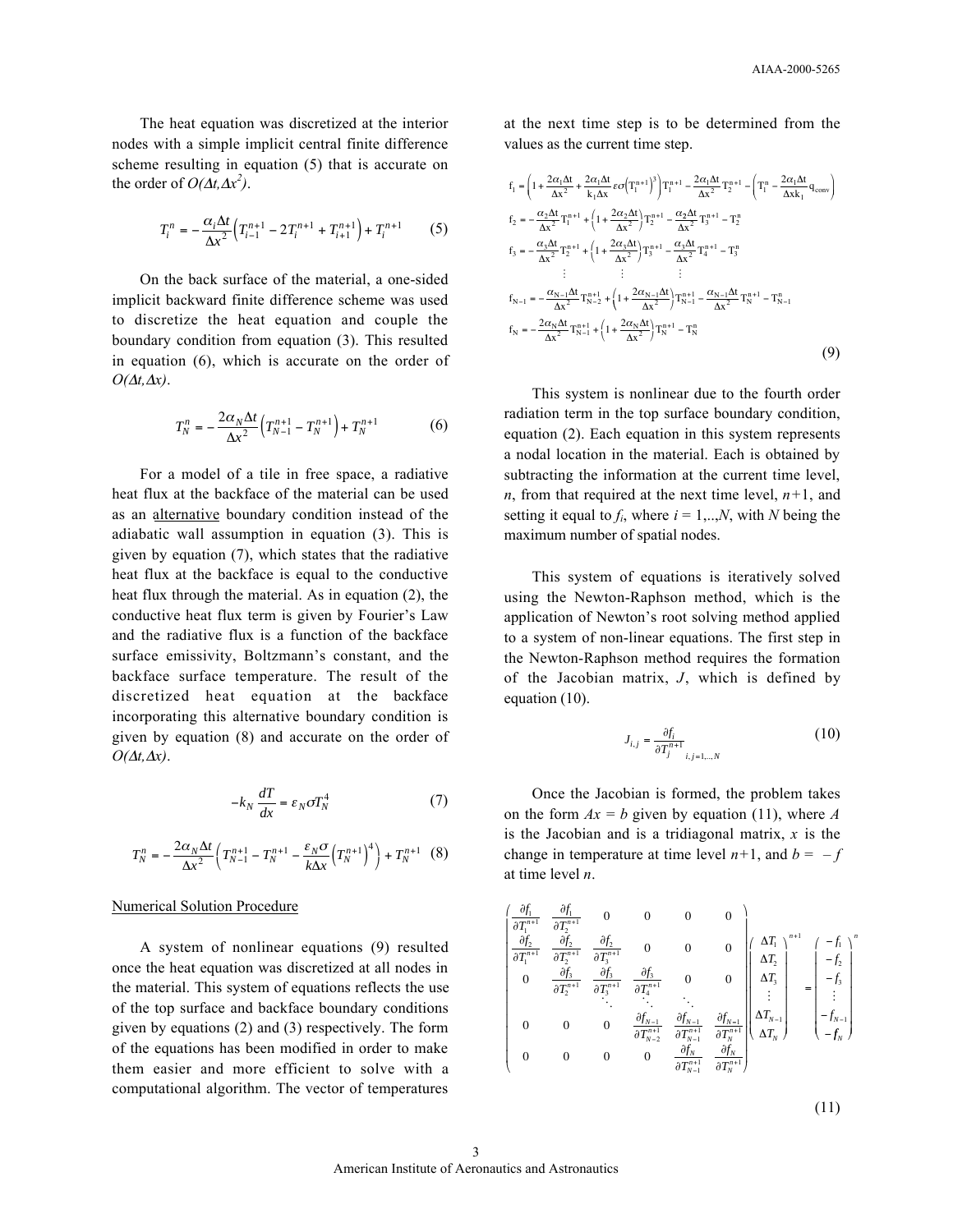This is solved by making an initial guess for the temperature at time level  $n+1$ , and iteratively solving for  $\Lambda T^{n+1}$  at each spatial node using the Thomas Algorithm<sup>8</sup>. Prior to the next iteration step the temperature at time level  $n+1$  is updated by  $T^{n+1}$  $T^{n+1} + \Delta T^{n+1}$ .

Convergence is reached when the magnitude of the two-norm for both the  $\Lambda T^{n+1}$  vector and the  $f^n$ vector on the right hand side of equation (11) fall below  $1x10^{-6}$ . The definition of the vector two-norm is given by equation (12). Also, the maximum number of iterations at each time level is limited to 1000.

$$
||g||_2 = \left(\sum_{i=1}^{N} g_i^2\right)^{1/2} \tag{12}
$$

The initial guess for the temperature profile with in the material for the first  $n+1$  time step is assumed to be 1000 K. For each additional  $n+1$  time step, the initial guess for the temperature profile is assumed to the final converged temperature profile from the previous time step.

TCAT can analyze up to 100 spatial nodes in a single material or 100 nodes total when several disparate TPS materials are layered together. When different materials are layered together, it is assumed that perfect contact exists and equation (13) gives the interface condition for the heat transfer between the materials.

$$
k_{i-1} \left(\frac{dT}{dx}\right)_{i-1} = k_i \left(\frac{dT}{dx}\right)_i \tag{13}
$$

Also, it is assumed that no kinetic reactions occur in the boundary layer; therefore, chemical equilibrium exists, while thermal equilibrium does not. Additionally, all material properties are held constant throughout the analysis. At this time, temperature dependent material properties are not incorporated in TCAT, but can be added as linear interpolations or cubic spline functions.

## **TCAT ACCURACY vs. EXECUTION TIME**

In order to determine trade off between numerical accuracy and execution time of TCAT, a study of various temporal and spatial discretization step sizes was performed. The time step is the amount of time incremented between time level iterations in the solution of the heat equation, and the spatial step is the distance between nodes in the numerical discretization of the TPS material stack. As the number of nodes in the material is increased, the spatial step is decreased. This sweep analysis was performed on the windward and leeward sides of the 10° half-angle cone, Figure 1, at a point two feet from its tip. A reference trajectory<sup>10</sup> from STS-1 was used to calculate convective heating at both points.



**Figure 1. Schematic of 10**° **Half-Angle Cone.**

The leeward side time step and spatial step sweeps were conducted using AFRSI blanket material<sup>3</sup>. The time sweep range was from 1 to 200 seconds with calculations being conducted at temporal increments of 1, 2, 5, 10, 25, 50, 100, and 200 seconds. The spatial step was controlled by the number of nodes that were placed in the AFRSI blanket material and ranged from 10 to 80 nodes.

As validation, an external thermal analysis code, SINDA was used to provide reference results for this test case. SINDA is a commercial software analysis tool capable of complex, high fidelity analysis. analysis. The TCAT solution whose temperature results agreed best with the SINDA results was selected as the reference condition for which to compare other TCAT results. The SINDA solution that was used for the comparison utilized the same trajectory as the TCAT combination solutions.

Tables 2–5 list the maximum relative percent error calculated for each of the combinations of time step and number of nodes considered. Time steps are show in the table rows in values of seconds. The percent errors in the tables represent the maximum error of the surface and backface temperatures of each test combination compared to the same temperatures of the reference combination.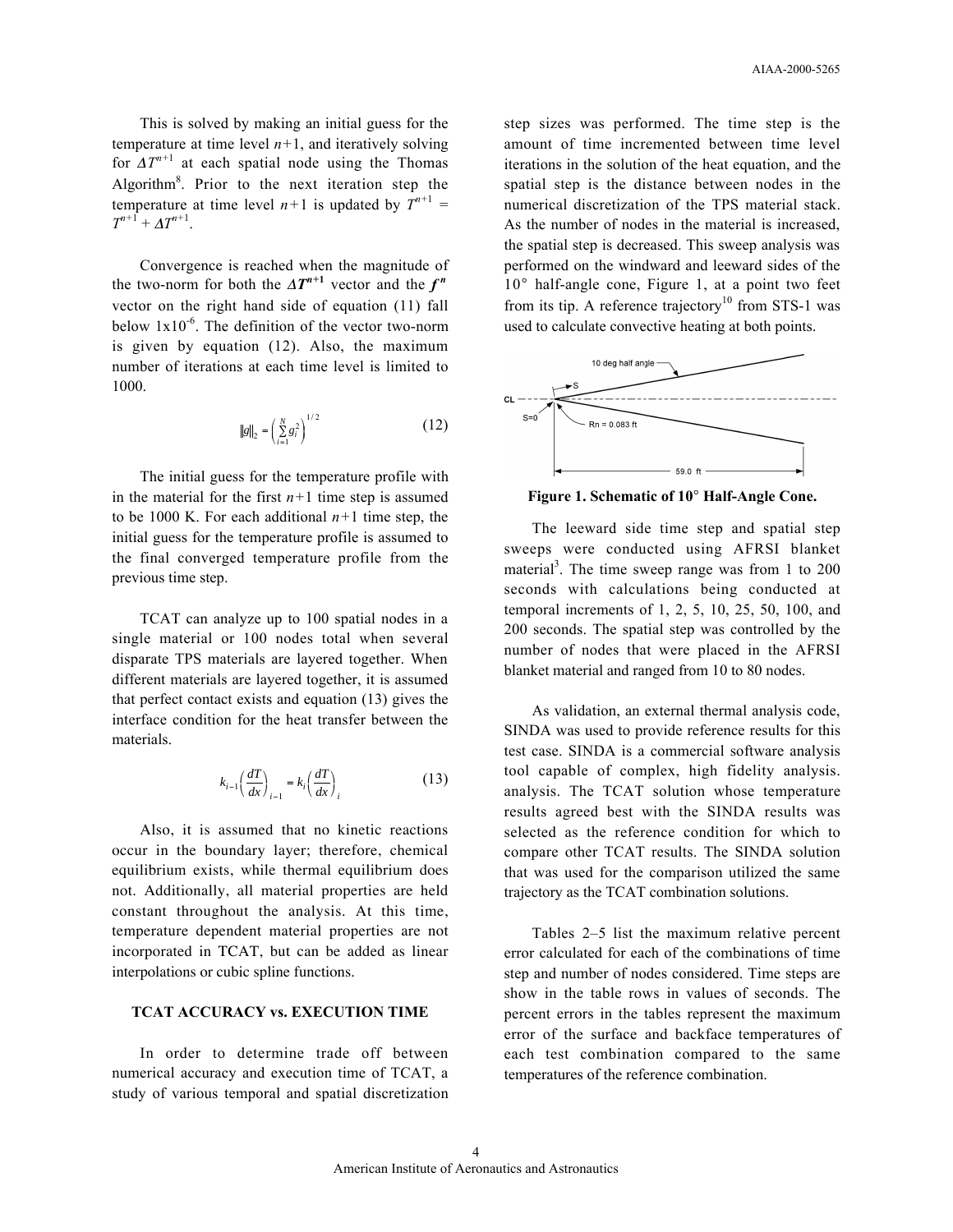|              | гчиност от губису |      |      |      |        |        |        |        |
|--------------|-------------------|------|------|------|--------|--------|--------|--------|
|              | 10                | 20   | 30   | 40   | 50     | 60     | 70     | 80     |
| 1            | 9.5               | 5.5  | 4.1  | Ref  | 38.3   | 36.4   | 34.8   | 33.7   |
| $\mathbf{2}$ | 10.3              | 6.0  | 4.6  | 1.06 | 37.6   | 35.6   | $\ast$ | $\ast$ |
| 5            | 12.6              | 7.3  | 6.0  | 16.5 | $\ast$ | $\ast$ | $\ast$ | $\ast$ |
| 10           | 16.5              | 11.7 | 10.5 | 9.2  | $\ast$ | $\ast$ | $\ast$ | $\ast$ |
| 25           | 25.8              | 22.9 | 22.0 | 24.3 | $\ast$ | $\ast$ | $\ast$ | $\ast$ |
| 50           | 42.7              | 40.0 | 39.1 | 39.4 | $\ast$ | $\ast$ | $\ast$ | $\ast$ |
| 100          | 81.7              | 82.7 | 84.0 | 87.8 | 66.9   | 66.1   | $\ast$ | $\ast$ |
| 200          | 97.2              | 97.1 | 96.6 | 96.4 | 92.9   | 92.4   | 91.9   | 91.9   |

## **Table 2. Maximum Relative Percent Error for Leeward Point Surface Temperatures.**

**Number of Nodes**

## **Table 3. Maximum Relative Percent Error for Leeward Point Backface Temperatures.**

**Number of Nodes**

|                | 10   | 20  | 30  | 40   | 50     | 60     | 70     | 80     |
|----------------|------|-----|-----|------|--------|--------|--------|--------|
| $\mathbf{1}$   | 10.2 | 8.5 | 5.0 | Ref  | 6.4    | 9.7    | 12.6   | 14.9   |
| $\overline{2}$ | 10.2 | 8.5 | 5.0 | 0.04 | 6.4    | 9.7    | *      | $\ast$ |
| 5              | 10.1 | 8.4 | 4.9 | 9.9  | $\ast$ | *      | $\ast$ | $\ast$ |
| 10             | 9.9  | 8.3 | 4.8 | 0.14 | $\ast$ | $\ast$ | *      | $\ast$ |
| 25             | 9.6  | 7.9 | 4.6 | 0.40 | $\ast$ | *      | $\ast$ | $\ast$ |
| 50             | 9.0  | 7.4 | 4.3 | 0.66 | $\ast$ | *      | *      | *      |
| 100            | 7.0  | 5.5 | 3.2 | 3.3  | 5.8    | 9.6    | *      | $\ast$ |
| 200            | 3.7  | 2.6 | 1.0 | 1.5  | 3.5    | 5.7    | 11.7   | 11.7   |

## **Table 4. Maximum Relative Percent Error for Windward Point Surface Temperatures.**

| <b>Number of Nodes</b> |  |  |
|------------------------|--|--|
|                        |  |  |

|                | 10    | 20    | 30    | 40    | 50     | 60     |
|----------------|-------|-------|-------|-------|--------|--------|
| 1              | 12.40 | 6.77  | 3.55  | 1.93  | 0.79   | Ref    |
| $\overline{2}$ | 14.51 | 10.30 | 7.54  | 5.93  | 4.98   | 4.40   |
| 5              | 15.86 | 10.55 | 9.74  | 9.45  | 9.29   | 9.14   |
| 10             | 22.13 | 19.58 | 19.02 | 18.82 | 18.72  | 18.60  |
| 25             | 43.26 | 41.55 | 41.19 | 41.07 | 40.99  | 40.89  |
| 50             | 67.09 | 67.04 | 67.03 | 67.03 | $\ast$ | $\ast$ |

**Table 5. Maximum Relative Percent Error for Windward Point Backface Temperatures.**

|                | 10   | 20   | 30                | 40   | 50     | 60     |
|----------------|------|------|-------------------|------|--------|--------|
| $\mathbf{1}$   | 8.71 | 8.15 | $6.83\sqrt{5.16}$ |      | 2.95   | Ref    |
| $\overline{2}$ | 8.70 | 8.14 | 6.82              |      | 2.96   | 0.01   |
| 5              | 8.62 | 8.06 | 6.76              | 5.13 | 2.97   | 0.06   |
| 10             | 8.58 | 8.02 | 6.74              | 5.13 | 3.01   | 0.12   |
| 25             | 8.48 | 7.93 | 6.68              | 5.12 | 3.14   | 0.36   |
| 50             | 8.31 | 7.76 | 6.58              | 6.58 | $\ast$ | $\ast$ |

The definitions of the maximum relative errors used to calculate the values in Tables 2–5 are given by equations (14) and (15), respectively.

| surface rel error $=$       | $\frac{\text{max}(ref \text{ surf temp - test case surf temp)}{100}(14)$<br>avg(ref surface temperature)                           |
|-----------------------------|------------------------------------------------------------------------------------------------------------------------------------|
| backface relative error $=$ | $\frac{\max(\text{ref backface temp - test case backface temp})}{\max(\text{ref backface temp})}$<br>avg(ref backface temperature) |

The reference combination for the leeward side numerical analysis was a time step of 1 sec with 40 nodes within the AFRSI material. In addition to AFRSI, this stack also consisted of RTV adhesive and a simple Graphite/Epoxy (GrEx) sublayer. RTV and GrEx were discretized with 10 nodal points for all of the possible combinations considered in the leeward numerical sweep analysis.

The average reference temperatures used for calculating the maximum relative error in Tables 2 and 3 were 1103° R and 691° R, respectively. These are the average temperatures that occurred on the top surface and backface of the AFRSI material stack for the time duration of the heating analysis.

It can be seen that the lowest relative error for the surface temperature comparison in Table 2 occurred for a time step of 2 seconds and 40 nodes. This indicates that for a 1 second increase in the time step the maximum deviation of the surface temperature profile from reference solution is 1.06 %. It is desired to find a combination that will yield accurate results within 5–10% of the reference solution and still require low CPU times. Short execution times are desired so that rapid and accurate calculation results are returned for TCAT analyses conducted over the World Wide Web. It was found that circled values in the table have an execution time of approximately 30 seconds per body point compared to three minutes for the reference solutions on an SGI Octane workstation with a 250 Mhz R12k.

The asterisks in the tables indicate that a solution was not obtained for the considered combination. It is suspected that for each of the combinations with an asterisk, and in fact, for all of the combinations with 50 or more nodes, round-off errors (due to small  $\Delta x$ ) were significant and negatively affected the results. This is evident by the nearly constant or increasing values of the relative error that occurred as the time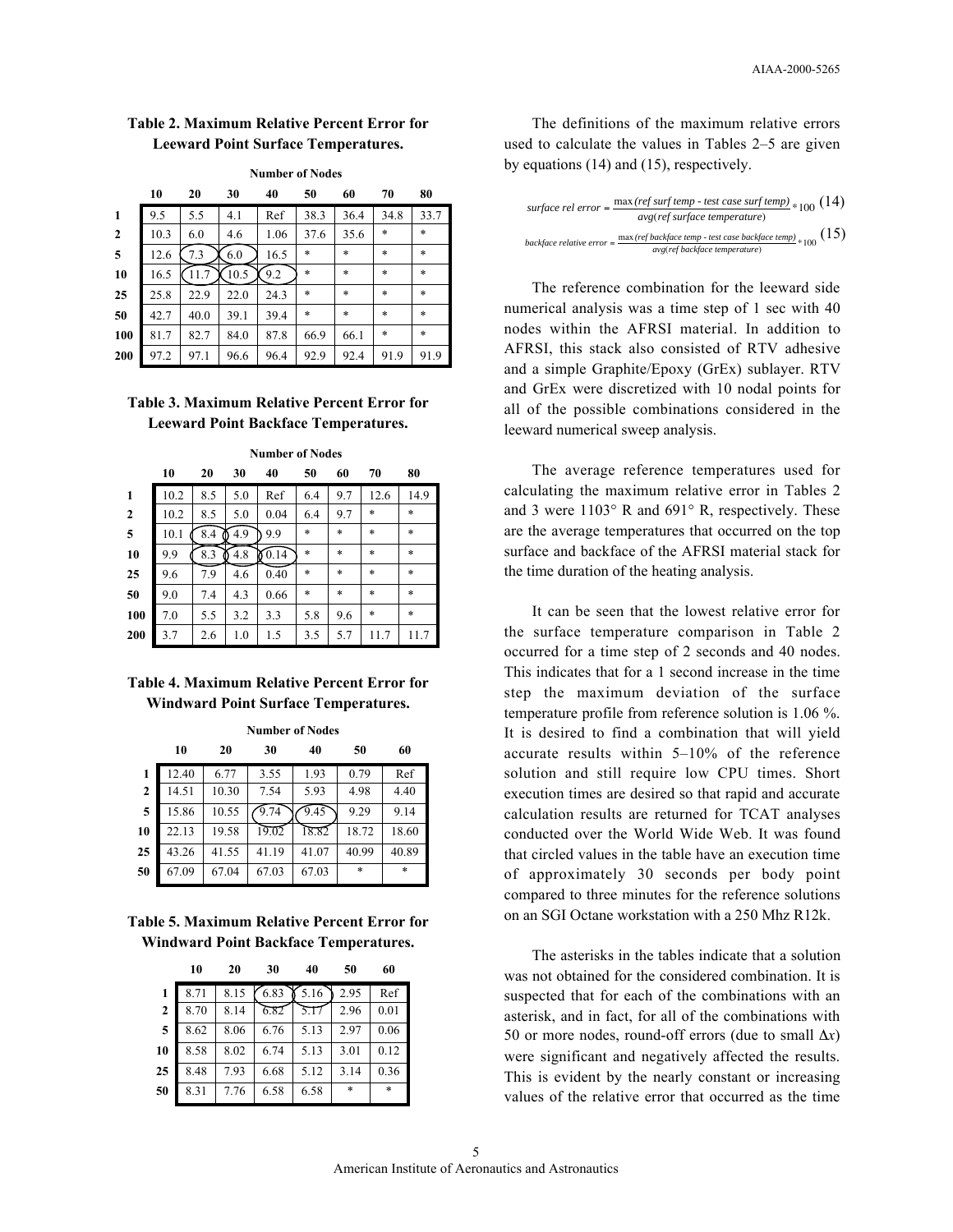step and the number of nodes were increased. This problem might be alleviated by non-dimensionalizing the spatial terms in the governing equations prior to numerical solution.

The maximum values for the relative error of the time step and nodal number sweep analysis conducted on the windward side of the cone are given in Tables 4 and 5. The reference solution for the windward side analysis was selected like the leeward side analysis, but the windward side LI-900 tile TPS stack had four other material layers below the top tile material. These included two layers of RTV adhesive, a strain isolator pad, and a simple layer of GrEx backface material. Each of these had 10 nodes that were held constant for each of the combinations that were analyzed in Tables 4 and 5. Considering CPU time and accuracy tradeoffs, the best combinations of time step and number of nodes are indicated by the circled elements.

The combination of 40 nodes with a time step of 10 seconds was selected for subsequent leeward side WWW applications, and a combination of 40 nodes and a 5 second time step was selected for windward side applications.

#### **WORLD WIDE WEB INTERFACE**

#### Software Coupling

The motivation for the dynamic TPS sizing solution strategy is to have TCAT, ADS, and TPS*X* coupled in order to conduct the heating analysis and dynamic TPS sizing strategy via a WWW interface. This was accomplished using hyper-text-markuplanguage (HTML) and common-gateway-interface  $(CGI)$  Perl<sup>9</sup> scripting. The HTML and CGI programming was done on a UNIX platform.

#### http://www.ssdl.gatech.edu/~ralexander/tcat\_intro.html

Note that MINIVER is a restricted access code and cannot be executed via a public web site. Therefore, a text file formatted to resemble MINIVER's summary output file format (filename.s) must be provided by the user. This file must contain convective heating values for each surface point as a function of time through the trajectory. Users with an authorized version of MINIVER may upload an actual MINIVER summary file to the TCAT web site for TPS sizing analysis.

At the initiation of the interface, the user is greeted by an animated GIF for the TCAT program, shown in Figure 2. After going through the greeting, the user views the main working environment of the web interface. The interface window as seen in Figure 3 is subdivided into three different frames: a header at the top of the window with input and output windows on the lower left and right hand sides, respectively. The input window provides the user with six different TPS design options. The first three involve design options of TPS systems that include several materials for the fuselage, cowl, and wing of a vehicle. The three remaining options allow the user to chose a particular TPS material and size it for the fuselage, cowl, and wing of a vehicle.



**Figure 2. Screen Capture of TCAT Greeting.**



**Figure 3. Screen Capture of TCAT Working Environment.**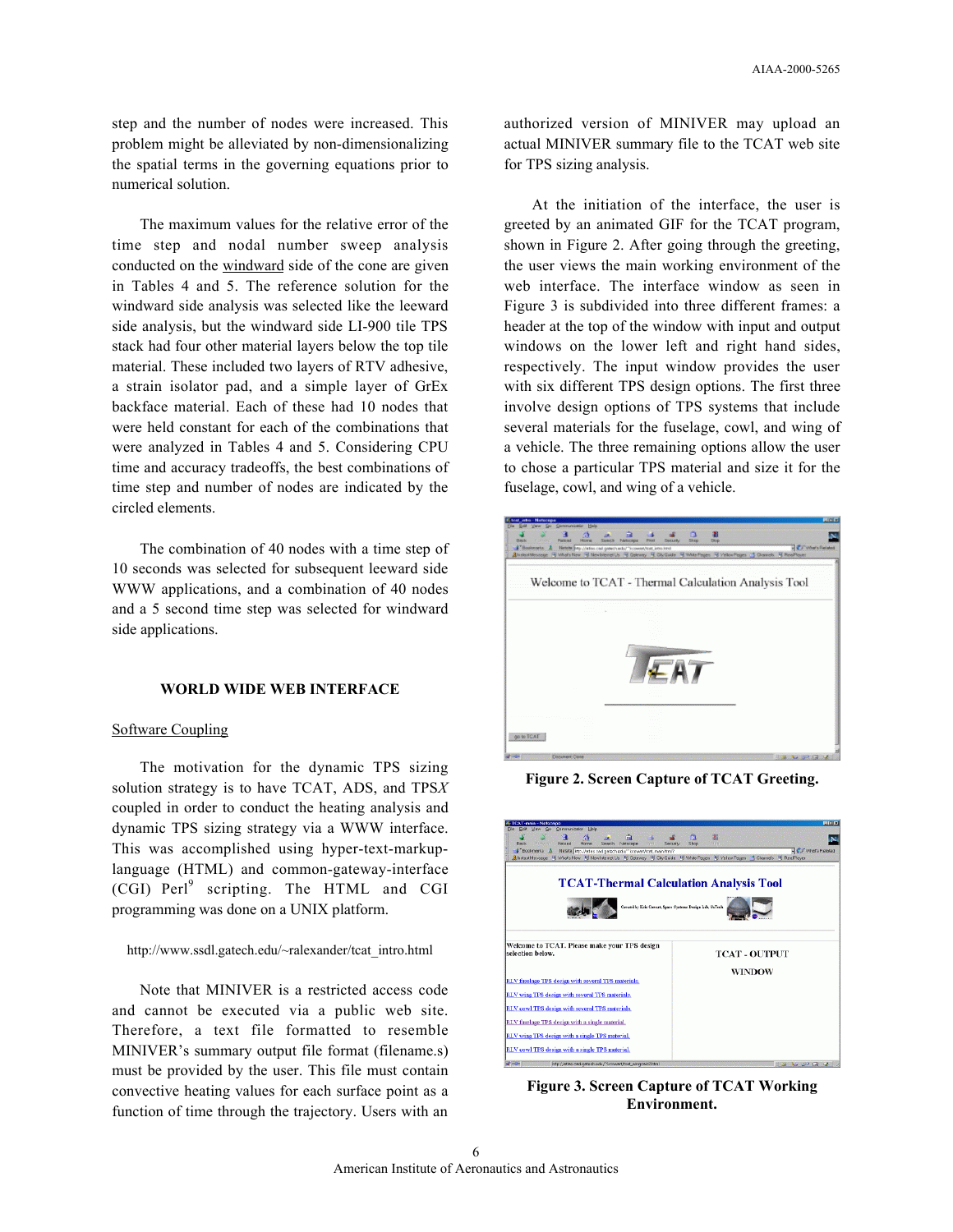The next two subsections given an overview the processes carried out by the scripts written for the automated TPS sizing analysis being discussed. Both scripts collect inputs for t user via the web, and pass the data to TCAT. In this form, TCAT not only analyzes the temperature profile through the material, but increases or decreases the tile thickness to maintain a maximum backface temperature limit. The functionality for this constrained optimization of TPS thickness is provided by integrating TCAT with  $ADS<sup>4</sup>$ , a relatively ease to obtain numerical optimization package.

#### Multiple Material Design Script

The first part of this script obtains the information from the website input frame and parses the information into the mesh type variable "\$FORM{\$name}". Next, the script goes through the MINIVER (or MINIVER-like) output file and creates individual files for each of the body points that contain time, convective heat rate, and radiation equilibrium temperature. This is accomplished by using an until-end-of-file-loop that searches line-byline of the short version of the MINIVER output file. The MINIVER output file contains blocks of data for each of the points defined in the MINIVER input deck. Each block of data begins with a line of text followed by columns of data that include information such as time, heat rate, heat load, etc., and ends with a "-1" flag. The until-end-of-file-loop starts at the text line, and parses through the columns of data until the "-1" flag is reached. This process is done for all of the body point blocks until the end of the MINIVER output file is reached.

Once this is completed, the script determines the TPS material to be used at a particular body point based on the radiation equilibrium temperature. This is accomplished by a "for" loop with nested if/then conditional statements. The "for" loop marches through the body points, and the conditional statements determine the material to be used based on temperature limits. In order to prevent a patchwork of materials from being chosen, an intelligent system had to be created. This was accomplished by looking at three different body points at a time and determining that the materials used were the same for those three points. If the materials on the two ends were different from the one in the middle and the middle material had a higher temperature limit, then the CGI script would switch the outer materials to that of the middle one. If the materials on the ends have higher temperature limits, then the middle material is changed to match those on the ends. After the materials are determined, the heating analysis is conducted. This is completed by a "for" loop using system-level calls that execute the FORTRAN code written for the heating analysis. After the heating analysis is completed, values for material thicknesses, unit weights, and acreage percentages are determined. These are in turn printed to the output window of the user web-interface.

## Single Material Design Script

The process for a single TPS material is the same as that for several materials except that the CGI script does not determine the TPS material used. Instead, the user determines the material to be used as an input on the web-interface.

## TPS Materials Selection

The TPS materials for the multiple TPS material design option are selected by the CGI script based on the maximum multi-use temperature obtained from TPS*X*. These materials are segregated into three different groups: Shuttle technology materials, next generation RLV materials, and a combination of the two groups. Tables  $6 - 8$  list the materials in each of the groups. The user supplies the TPS material in the single material design options. Also, the user has the option of selecting the type of backface material that is used in the TPS sizing analysis. There are two material options the user can choose for the backface: graphite epoxy and titanium aluminide.

It is important to note that the next generation RLV materials are currently under development; therefore, specific information (i.e. material properties and unit weights) is restricted in TPS*X* and cannot be published at this time. It can only be mentioned that such materials are included in design options for a restricted version of TCAT. On the other hand, information about the Shuttle technology materials group is not restricted, and is available for use on the unrestricted WWW version of TCAT.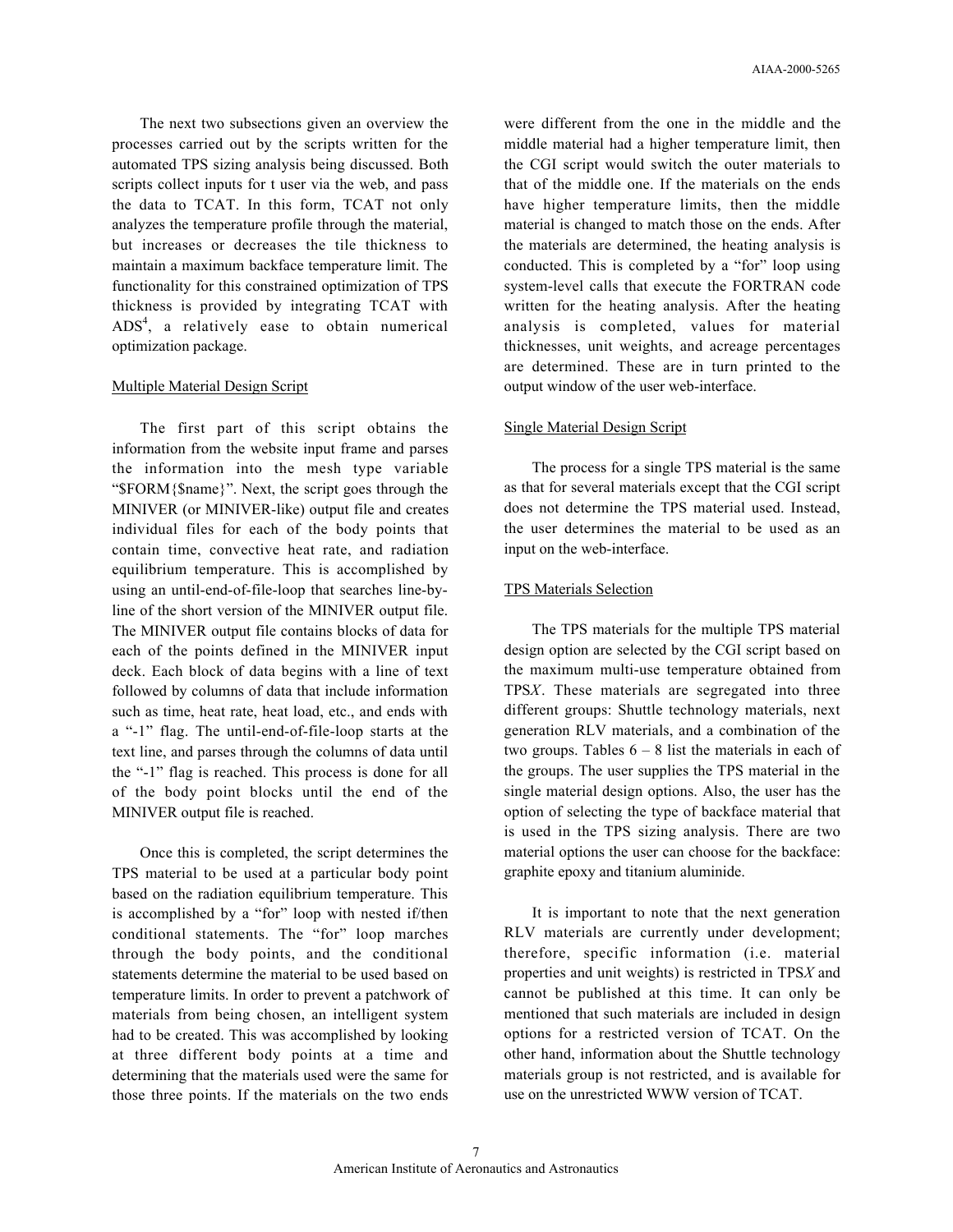## **Table 6. Shuttle Technology Materials.**

| <b>Windward Materials</b> | <b>Leeward Materials</b> |
|---------------------------|--------------------------|
| <b>RCC</b> tiles          | <b>FRCI</b> tiles        |
| $LI-2200$ tiles           | <b>AFRSI</b> blankets    |
| <b>FRCI</b> files         | <b>FRSI</b> blankets     |

#### **Table 7. Next Generation RLV Materials.**

| <b>Windward Materials</b> | <b>Leeward Materials</b> |
|---------------------------|--------------------------|
| <b>RCC</b> tiles          | <b>CFBI</b> blankets     |
| SiC tiles                 | AFRSI-2500 blankets      |
| <b>TUFI</b> tiles         | AFRSI-2200 blankets      |
|                           | <b>DURAFRSI</b> blankets |

#### **Table 8. Group Combination of Materials.**

| <b>Windward Materials</b> | <b>Leeward Materials</b> |
|---------------------------|--------------------------|
| <b>RCC</b> tiles          | <b>CFBI</b> blankets     |
| SiC tiles                 | AFRSI-2500 blankets      |
| AETB-12 tiles             | AFRSI-2200 blankets      |
| AETB-8 tiles              | <b>DURAFRSI</b> blankets |
| LI-900 tiles              | <b>PRI</b> blankets      |

Materials used are either blankets or tiles. Each material is modeled as a TPS material stackup where the material chosen is the one that is sized. The blanket materials consist of a three layer stackup that includes the blanket insulation, an adhesive, and the backface material. Five materials make up tile configuration: a tile, an adhesive, a strain isolator pad, an adhesive, and the backface material. Figures 4 and 5 show schematics.

TUFI tiles are not modeled like those shown in Figure 5. Instead, they are approximated as laminates. The actual TUFI surface layer is modeled as a constant thickness layer on the surface of the tile while AETB-8 tile material, placed underneath, is sized by ADS. Figure 6 shows this arrangement.



**Figure 4. Schematic for Three Material Stack.**

|                                    | Sized by ADS     |
|------------------------------------|------------------|
| Tile TPS Material                  |                  |
| RTV-Adhesive                       | 0.118in thick    |
| Strain Isolator Pad                | $0.157$ in thick |
| RTV-Adhesive                       | $0.118$ in thick |
| GrEx Structure                     | 0.118in thick    |
|                                    |                  |
| - Backface Temp Constraint is 350F |                  |

Assumed as an adiabatic wall

**Figure 5. Schematic for Five Material Stack.**

| Laminate TPS Material                                              | 0.1in thick      |  |  |  |  |  |
|--------------------------------------------------------------------|------------------|--|--|--|--|--|
| AETB-8 TPS material                                                | Sized by ADS     |  |  |  |  |  |
| RTV-Adhesive                                                       | 0.118in thick    |  |  |  |  |  |
| Strain Isolator Pad                                                | 0.157in thick    |  |  |  |  |  |
| RTV-Adhesive                                                       | $0.118$ in thick |  |  |  |  |  |
| — Backface Temp Constraint is 350F<br>Assumed as an adiabatic wall |                  |  |  |  |  |  |

**Figure 6. Schematic for Laminate Materials.**

## **DYNAMIC TPS DESIGN STRATEGY RESULTS AND APPLICATIONS**

#### Single Material Design

A 10° half-angle cone (Fig. 1) was chosen in order to demonstrate and test the user interface created for the one material TPS design option. The chosen trajectory was the STS-1 reentry trajectory<sup>10</sup>. Body points were placed two feet apart on the surface of the cone resulting in 30 body points for both the leeward and windward sides. The TPS materials of choice were LI-900, 9  $lb/ft^3$  ceramic tiles, for the windward side and AFRSI, Advanced Flexible Reusable Surface Insulation, blankets for the leeward surface (Figures 7 and 8).

The heating analysis was conducted using TCAT in order to size the TPS materials at body points defined along the centerline of the leeward and windward sides of the cone. The calculated thickness values were then used to determine an average unit weight, equation (16), for each material of the TPS.

*average TPS unit weight = (average TPS thickness)*  $(TPS$  *density*  $(16)$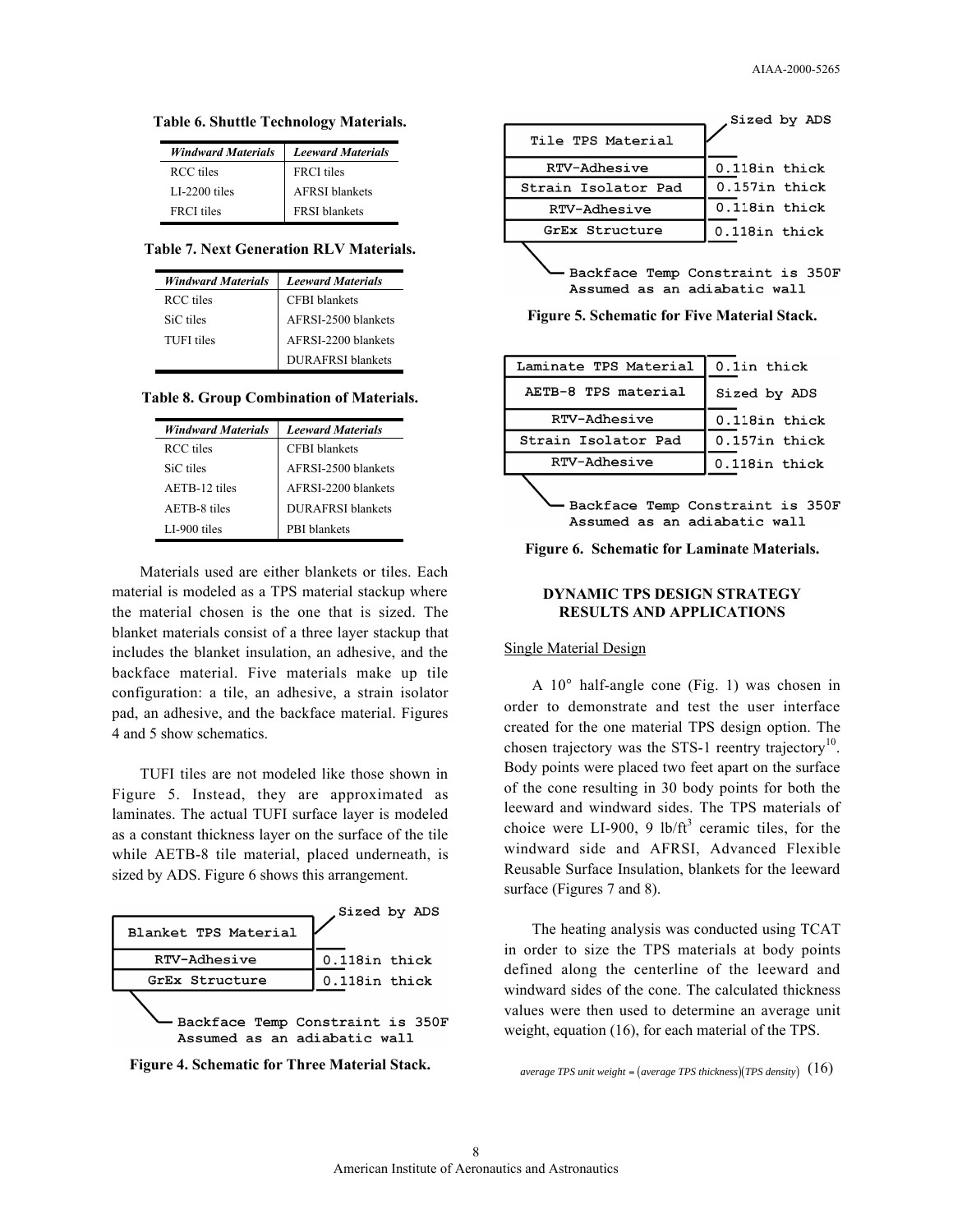

**Figure 7. LI-900 Tile Sample.<sup>3</sup>**



**Figure 8. AFRSI Blanket Sample.<sup>3</sup>**

The heating analysis was not conducted at the tip of the cone because TCAT is not capable of capturing 2-D heating effects. It was determined that SHARP materials were needed at the tip of the cone because according to MINIVER calculations the radiation equilibrium temperature exceeded 3500° F. SHARP materials are ultra high temperature ceramics, such as hafnium diboride, that can withstand extreme temperatures resulting from high heating rates. These materials are under development by NASA Ames Research Center, and their design application is as a small radii leading edge, passive TPS for slender hypersonic vehicles.

Results of the TPS sizing for each side of the cone are given in Table 9. The unit weight obtained for the LI-900 tiles was approximately 1.42  $lbm/ft^2$ with thicknesses ranging from 1.78 to 2.25 inches. A typical unit weight for windward side tiles is between 1.4 and 1.6  $lbm/ft^2$ . The unit weight for the LI-900 tiles is therefore a good approximation of the average unit weight for the tiles on the windward side of the cone. The  $0.5$  lbm/ft<sup>2</sup> unit weight for the AFRSI blankets, includes a 0.3 lbm/ $ft^2$  added areal weight.

The desired range for the unit weight of leeward side blankets is from 0.4 to 0.6  $\text{lbm/fl}^2$ . The thicknesses of the AFRSI blankets on the leeward side of the cone ranged from 0.25 to 1.68 inches.

## **Table 9. Output for 10**° **Half-angle Cone Heating Analysis.**

| <b>Output</b>                  | Value                      |
|--------------------------------|----------------------------|
| LI-900 Unit Weight             | 1.42 $lbm/\text{ft}^2$     |
| LI-900 Area to Body Area Ratio | 0.33                       |
| LI-900 Average Thickness       | $1.9$ in                   |
| <b>AFRSI</b> Unit Weight       | $0.50$ lbm/ft <sup>2</sup> |
| AFRSI Area to Body Area        | 0.67                       |
| <b>AFRSI Average Thickness</b> | $0.40$ in                  |



**Figure 9. LI-900 Thickness Iteration History.**

Figure 9 shows examples of the iteration history of the LI-900 tile thickness for several body points on the windward side of the 10° half-angle cone. The locations of the body points are 2, 10, and 30 feet from the tip of the cone, respectively. The thickness of the each tile was controlled by the optimizer program ADS. ADS changed the thickness of the tiles at each of the body points in order to satisfy the temperature constraints that were set. As introduced in Reference 1, ADS is segmented into three levels: strategy, optimizer and one-dimensional search. The settings for each level used in this application are given in Table 10. As can be seen from Figure 9 the thickness of the tile material at each of the body points converged to the minimum required thickness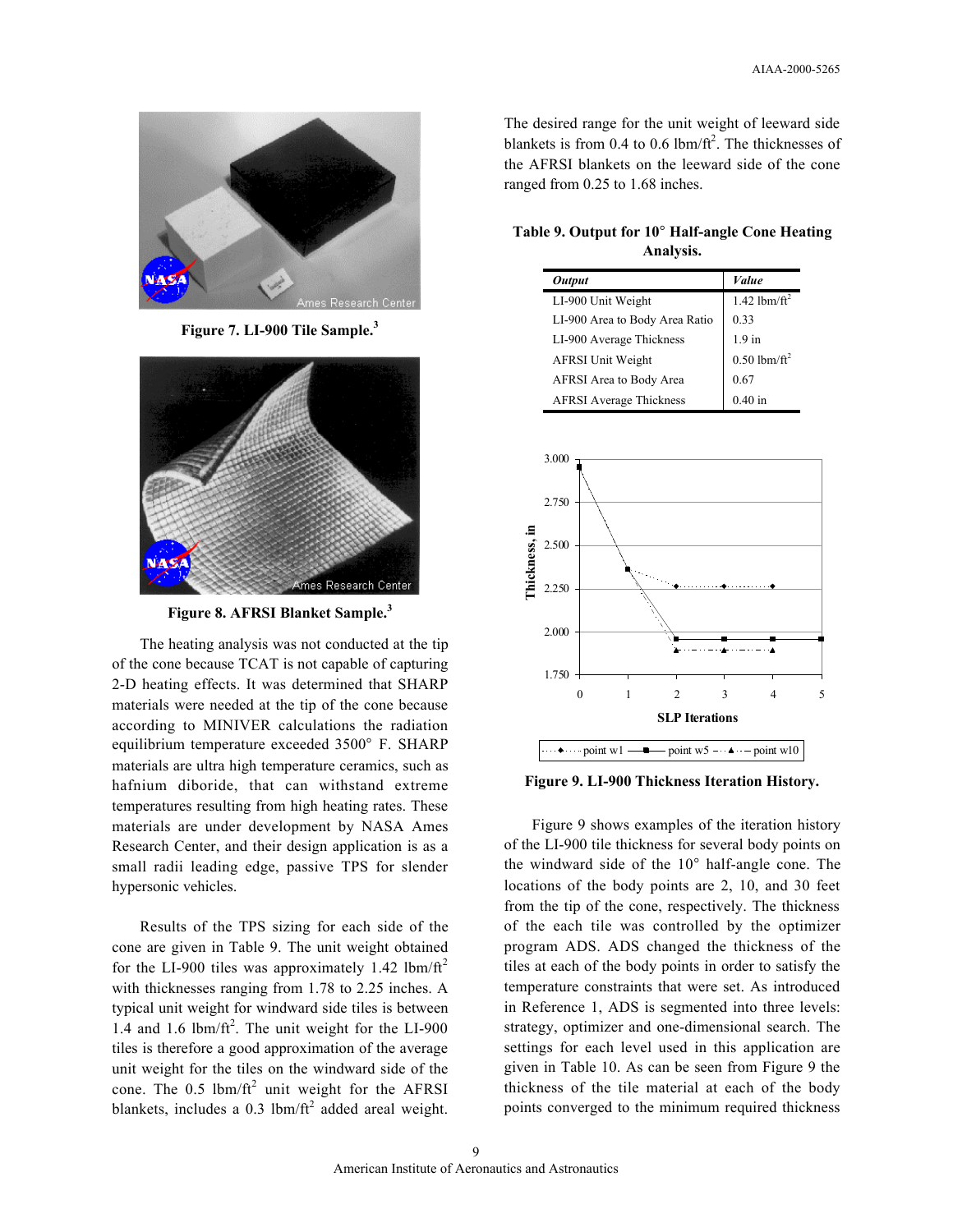| <b>ADS</b> Operation Level | <b>Setting</b>                                   |
|----------------------------|--------------------------------------------------|
| Strategy                   | Sequential Linear Programming                    |
| Optimizer                  | Modified Method of Feasible<br><b>Directions</b> |
| One Dimensional<br>Search  | Golden-Section Method                            |

**Table 10. ADS Settings.**

within 4 to 5 iterations, and the thickness decreased for points further back on the cone.

#### Multiple Material Designs

As discussed earlier, TPS materials for this design option are chosen from three different TPS material groups. These are Shuttle technology materials, next generation RLV materials, and a combination of the Shuttle technology and next generation RLV material groups. The 10° half-angle cone in Figure 1 and a five-foot wide wedge configuration were flown along the STS-1 reentry trajectory and used to size TPS for the three material groups. Only results from the Shuttle technology materials group will be presented due to the sensitive nature of the next generation RLV and group combination TPS materials.

## 10° Half Angle Cone - Shuttle Technology Materials

The inputs for this analysis are the same as those for the single TPS material analysis except for the fact that the TPS materials were not input by the user. Instead, TCAT determined the TPS at each point based on the maximum radiation equilibrium temperature predicted by MINIVER. Results of the analysis showed that a combination of FRCI tiles, Fibrous Reinforced Composite Insulation, and LI- $2200$  tiles, a 22 lbm/ft<sup>3</sup> rigid ceramic tile, were used on the windward surface, and AFRSI blankets were used on the leeward surface of the cone.

Table 11 gives a detailed description of the output for the analysis of the 10° cone with the Shuttle technology materials. The thicknesses for the AFRSI blankets ranged from 0.25 to 1.65 inches. The LI-2200 tile thicknesses ranged from 1.45 to 1.89 inches, and the FRCI tiles were between 1.21 and 1.70 inches thick. Again, the AFRSI unit weight includes a 0.3 lbm/ $ft^2$  additive areal weight. The unit weight of the AFRSI blankets is a reasonable estimate, but the values for the LI-2200 and FRCI tile unit weights are rather high in comparison to the target range discussed previously. The high unit weight value for the LI-2200 tiles most likely occurs since they roughly only account for 1% of the wetted TPS body area. This means that where the LI-2200 tiles are placed they are rather thick. Since their unit weight is based on the average thickness times the density of the material the unit weight will be high. In order to lower the unit weight value for LI-2200 more points on the cone need to be covered with thinner LI-2200 tiles. The unit weight obtained for the FRCI tiles is more desirable, but is still quite high. The FRCI unit weight is high for the same reason given for the LI-2200 unit weight. It is important to mention that these materials are Shuttle technology. Once again, it is expected that more recent advancements in material technology will lead to lower unit weights for TPS materials. Figure 10 gives an illustration of the TPS layout for the Shuttle technology materials on the 10° half-angle cone.

## **Table 11. Shuttle Era TPS Materials on 10**°**Half-Angle Cone.**

| <b>Output</b>                  | Value            |
|--------------------------------|------------------|
| AFRSI Unit Weight              | $0.5$ lbm/ $ft2$ |
| AFRSI TPS Area to Body Area    | 0.67             |
| <b>AFRSI</b> Average Thickness | $0.4$ in         |
| LI-2200 Unit Weight            | 2.84 lbm/ $ft^2$ |
| LI-2200 TPS Area to Body Area  | 0.0990           |
| LI-2200 Average Thickness      | $1.51$ in        |
| <b>FRCI Unit Weight</b>        | 1.43 lbm/ $ft^2$ |
| FRCI TPS Area to Body Area     | 0.2310           |
| FRCI Average Thickness         | $1.44$ in        |



**Figure 10. Shuttle Technology TPS Material Mapping on 10**° **Half-Angle Cone.**

## Multiple Angle Wedge - Shuttle Technology Materials

The multiple angle wedge configuration, shown in Figure 11, is a different analysis than that of the 10° half-angle cone. In this analysis, tangent wedge approximations were used instead of tangent cone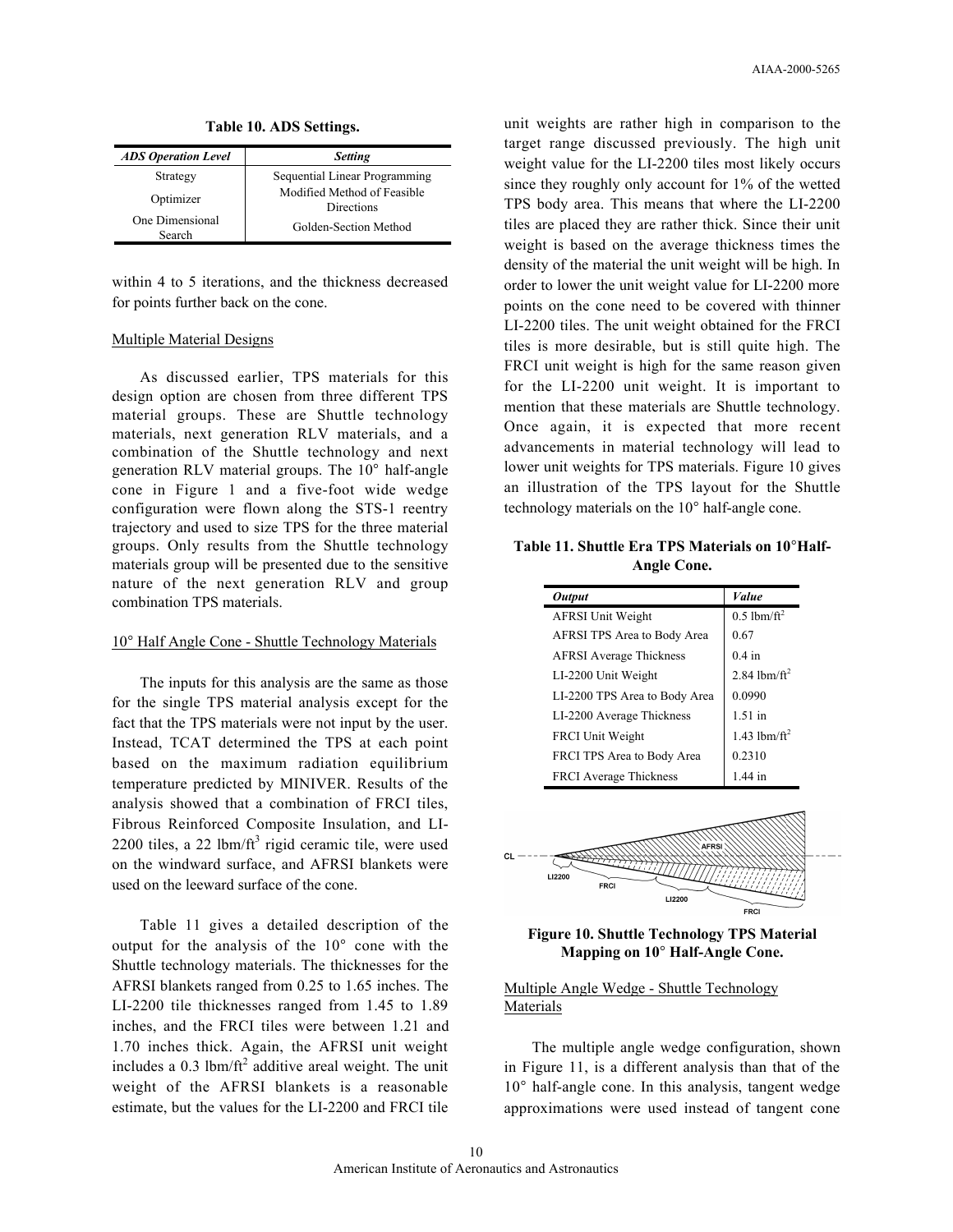approximations for the flow analysis conducted by MINIVER. Also, the body area percentages covered by blankets and tiles were different. The amount of surface area covered by tiles is 50%, with the same percentage for blankets. Further, there will be compressibility effects from the surface of the wedge due to the change in the flow angle over the surface of the wedge. The surface area used for the calculations was 909  $\text{ft}^2$  with SHARP materials used on the leading edge of the nose due to the high radiation equilibrium temperatures at the tip of the wedge.



**Figure 11. Schematic of Multiple Wedge Test Article.**

Table 12 shows that AFRSI was selected as the material of choice for the leeward side of the wedge with a unit weight of 0.49 lbm/ $\text{ft}^2$  including the 0.30  $lbm/ft^2$  added areal weight; the thickness for the AFRSI blankets ranged from 0.25 to 1.60 inches. The materials selected for the windward side of the wedge were LI-2200 tiles and FRCI tiles. There was a small area at the tip of the wedge that required LI-2200, and the recorded thickness was 1.89 in. The FRCI tile thicknesses ranged from 1.31 to 1.69 inches. The unit weight for the LI-900 material was relatively high at  $3.46$  lbm/ft<sup>2</sup>. This is due to the fact that the area covered by LI-900 is only 0.17% of the total surface area. The FRCI unit weight was  $1.40$  lbm/ft<sup>2</sup>, which shows that if more surface area is available for the TPS material to occupy, then the unit weight will decrease. Figure 12 gives an illustration of the TPS layout for the Shuttle technology materials on the multiple angle wedge.



**Figure 12. Shuttle Technology TPS Material Mapping on Multiple Angle Wedge.**

| <b>Output</b>                  | Value                   |
|--------------------------------|-------------------------|
| AFRSI Unit Weight              | $0.49$ lbm/ $ft2$       |
| AFRSI TPS Area to Body Area    | 0.5000                  |
| <b>AFRSI</b> Average Thickness | $0.38$ in               |
| LI-2200 Unit Weight            | 3.46 lbm/ $\text{ft}^2$ |
| LI-2200 TPS Area to Body Area  | 0.0167                  |
| LI-2200 Average Thickness      | $1.89$ in               |
| <b>FRCI</b> Unit Weight        | 1.40 lbm/ $ft^2$        |
| FRCI TPS Area to Body Area     | 0.4833                  |
| <b>FRCI</b> Average Thickness  | $1.40$ in               |

#### **Table 12. Shuttle Technology TPS Materials On Multiple Angle Wedge.**

## **CONCLUSIONS AND RECOMMENDATIONS**

The integration of 1-D TPS analysis involved the coupling of four design tools: TCAT, ADS, MINIVER, and TPS*X* . TCAT, the Thermal Calculation Analysis Tool, is an original code written for this research that uses finite difference methods coupled with optimization techniques in order to a conduct a transient, trajectory-based heating analysis to design and size the TPS of an RLV. The Automated Design Synthesis tool (ADS) is a software package that uses algorithms for the solution of constrained and unconstrained optimization problems. MINIVER is a restricted access analysis code that models the flowfield heating effects of important regions of an RLV. The Thermal Protection System Expert (TPSX) is a material properties database that is used for the selection of materials that will provide the thermal barrier insulation to the surface of an RLV.

A user interface was created in order to conduct the heating analysis and dynamic TPS sizing strategy via the World Wide Web. This was accomplished using hyper-text-markup-language (HTML) and common-gateway-interface (CGI) scripting. The HTML and CGI programming was done on a UNIX platform which provided the freedom of using the CGI scripts.

A numerical analysis of the accuracy and execution time for the TCAT heating code was conducted by performing a sweeping analysis of the time step and spatial resolution. Results showed that the time required to perform the heating analysis at a